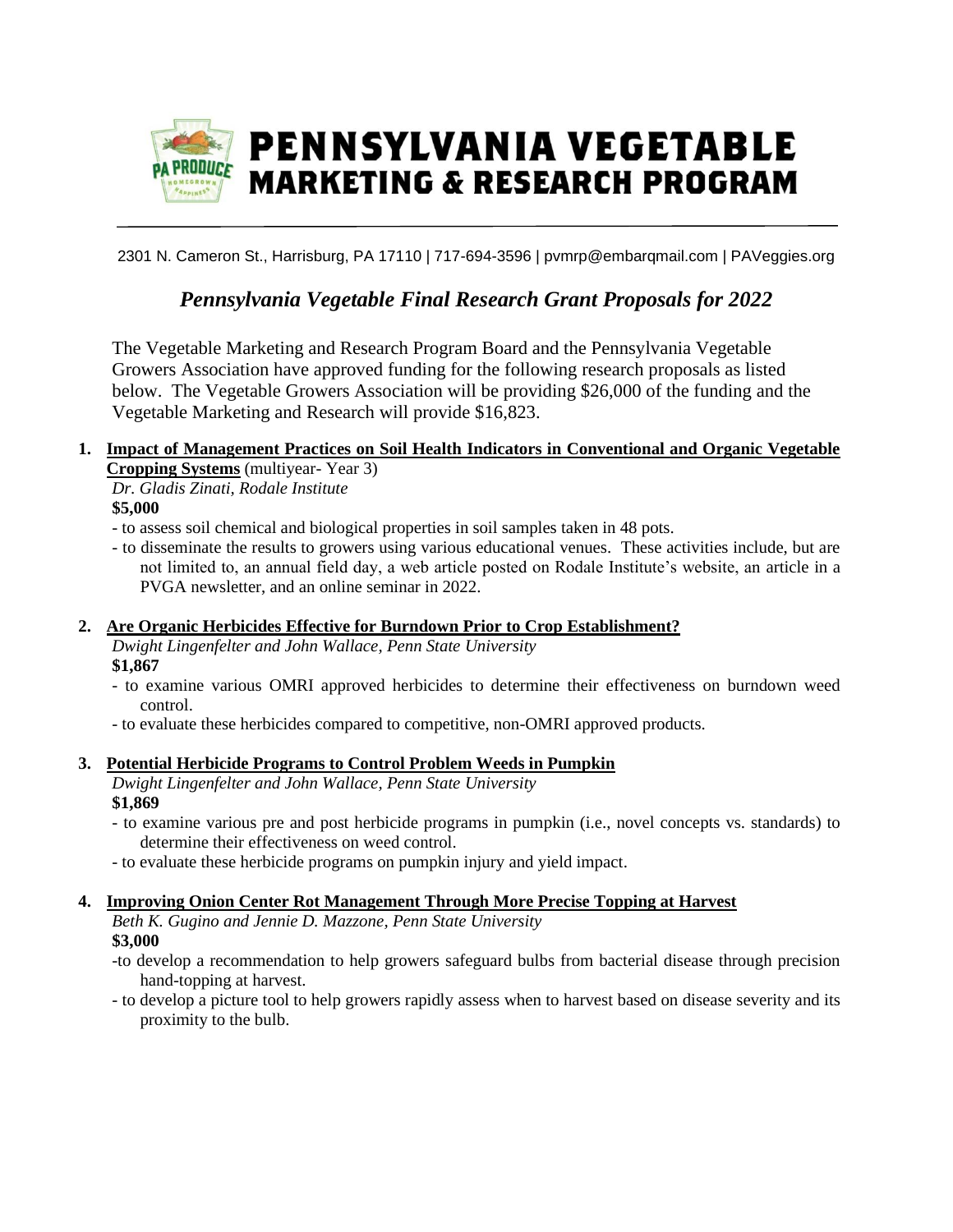### **5. Evaluating the Efficacy and Safety of Pyridate in Snap Beans**

*John Wallace and Dwight Lingenfelter, Penn State, University; Lynn Sosnoskie, Cornell University; Mark VanGessel, University of Delaware*

**\$3,570**

- to evaluate the efficacy and safety of pyridate for commercial snap bean production.

- to evaluate two formulations, Tough EC (an emulsifiable concentrate) and Lentagran WP (a wettable powder).

# **6. In-Row Cultivation Using Camera Guidance Technology in Snap Bean**

*John Wallace and Tosh Mazzone, Penn State University*

## **\$1,248**

- to evaluate cultivation timing of in-row cultivation with finger-weeders and camera-based guidance to optimize weed control and minimize crop injury.

# **7. Assessing the Ability of Tomato Communities to Suppress Disease in a Transplant Setting** *Kevin L. Hockett, Penn State University*

### **\$8,350**

- to passage a natural community for 8-10 transfers to select for bacterial spot suppression.

- to evaluate the ability of the disease suppressive community developed in objective 1 to suppress bacterial spot in a tomato transplant production setting.

## **8. Evaluation of Rootstock-Scion Interaction and Yield Performance in Fresh-Market Tomato Grown in High-Tunnel**

### *Timothy Elkner, , Andrew Blunk and Francesco Di Gioia, Penn State Extension and University* **\$9,919**

-to evaluate the performance of two fresh-market tomato varieties grafted onto four commercial rootstocks examining the rootstock-scion interaction effect on plant growth, nutrient uptake, yield, and fruit quality in a high tunnel under PA environmental conditions.

## **9. Keeping PA Vegetable Growers Profitable: Statewide Cultivar Trials**

*Elsa Sánchez, Robert Pollock, Timothy Elkner, Thomas Butzler, and Megan Chawner - Penn State University and Extension*

### **\$20,000**

-to evaluate early maturing, determinate, large, red, slicing tomatoes.

## **10. Breeding Processing Tomatoes for Production in PA**

*Majid R. Foolad, Penn State University* **\$6,000**

- to evaluate a total of 40 PROC tomato  $F_1$  hybrids with EB resistance.
- to evaluate 56 PROC tomato  $F_1$  hybrids with  $EB + LB$  resistance.
- to continue development and evaluation of elite inbred lines of PROC tomato with EB resistance.

-continue development and evaluation of elite inbred lines of PROC tomato with EB + LB resistance.

- to establish and continue a project to identify and map genes for bacterial canker resistance to be used for breeding purposes.

## **11. Breeding Fresh-Market Tomatoes for Production in PA**

*Majid R. Foolad, Penn State University* **\$8,000**

- to evaluate 95 FM large-size  $F_1$  hybrids with EB resistance.

- to evaluate 77 FM large size  $F_1$  hybrids with EB + LB resistance.
- to evaluate 90 FM grape tomato hybrids with EB and/or EB + FB resistance.